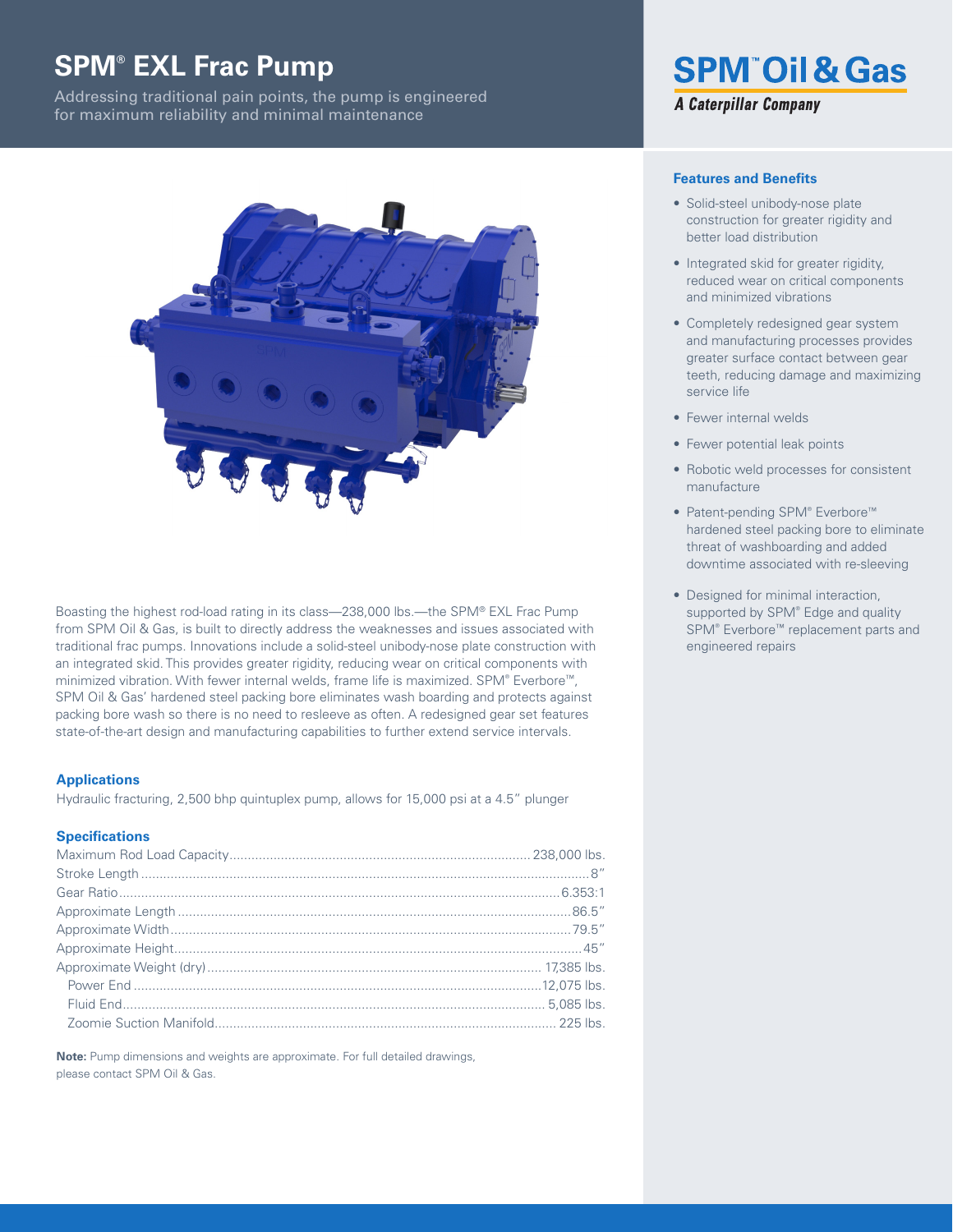### **SPM**® **EXL Frac Pump Performance Chart1,2**

| Plunger<br>Diameter   | <b>Displace</b><br>Per Rev<br>gal/rev<br>(liter/rev) | Displacement at Pump Strokes per Minute/Pinion RPM |                     |                    |                     |                     |                     |                     |                      |                     |                      |                     |                      |
|-----------------------|------------------------------------------------------|----------------------------------------------------|---------------------|--------------------|---------------------|---------------------|---------------------|---------------------|----------------------|---------------------|----------------------|---------------------|----------------------|
| in<br>(mm)            |                                                      | 50<br>gpm<br>(lpm)                                 | 318<br>psi<br>(MPa) | 93<br>gpm<br>(lpm) | 593<br>psi<br>(MPa) | 147<br>gpm<br>(lpm) | 932<br>psi<br>(MPa) | 200<br>gpm<br>(lpm) | 1272<br>psi<br>(MPa) | 254<br>gpm<br>(lpm) | 1611<br>psi<br>(MPa) | 307<br>gpm<br>(lpm) | 1950<br>psi<br>(MPa) |
| $\overline{4}$        | 2.18                                                 | 109                                                | 18984               | 203                | 18984               | 319                 | 12077               | 436                 | 8855                 | 552                 | 6990                 | 668                 | 5774                 |
| (101.6)               | (8.2)                                                | (412)                                              | (131)               | (769)              | (131)               | (1209)              | (83)                | (1648)              | (61)                 | (2088)              | (48)                 | (2528)              | (40)                 |
| $4\frac{1}{2}$        | 2.75                                                 | 138                                                | 15000               | 257                | 15000               | 404                 | 9542                | 551                 | 6996                 | 698                 | 5523                 | 845                 | 4562                 |
| (114.3)               | (10.4)                                               | (521)                                              | (103)               | (973)              | (103)               | (1530)              | (66)                | (2086)              | (48)                 | (2643)              | (38)                 | (3200)              | (31)                 |
| 5                     | 3.40                                                 | 170                                                | 12150               | 317                | 12150               | 499                 | 7729                | 681                 | 5667                 | 862                 | 4474                 | 1044                | 3695                 |
| (127)                 | (12.9)                                               | (643)                                              | (84)                | (1201)             | (84)                | (1889)              | (53)                | (2576)              | (39)                 | (3263)              | (31)                 | (3950)              | (25)                 |
| $5\frac{1}{2}$        | 4.11                                                 | 206                                                | 10041               | 384                | 10041               | 604                 | 6388                | 823                 | 4684                 | 1043                | 3697                 | 1263                | 3054                 |
| (139.7)               | (15.6)                                               | (779)                                              | (69)                | (1454)             | (69)                | (2285)              | (44)                | (3117)              | (32)                 | (3948)              | (25)                 | (4780)              | (21)                 |
| Input Power: BHP (kW) |                                                      | 1339 (998)<br>2500 (1864)                          |                     | 2500 (1864)        |                     | 2500 (1864)         |                     | 2500 (1864)         |                      | 2500 (1864)         |                      |                     |                      |

<sup>1</sup> Based on 90% ME and 100% VE - Intermittent Service Only.

2 Pumps with pressures in excess of 15000 psi require special gauge and discharge flanges. Contact SPM Engineering for information.

Cells highlighted in blue are are intermediate zones where erosion is more prevalent when 3" iron is used (MAX 778 GPM/2945LPM)

# **Pinion Torque Curve**

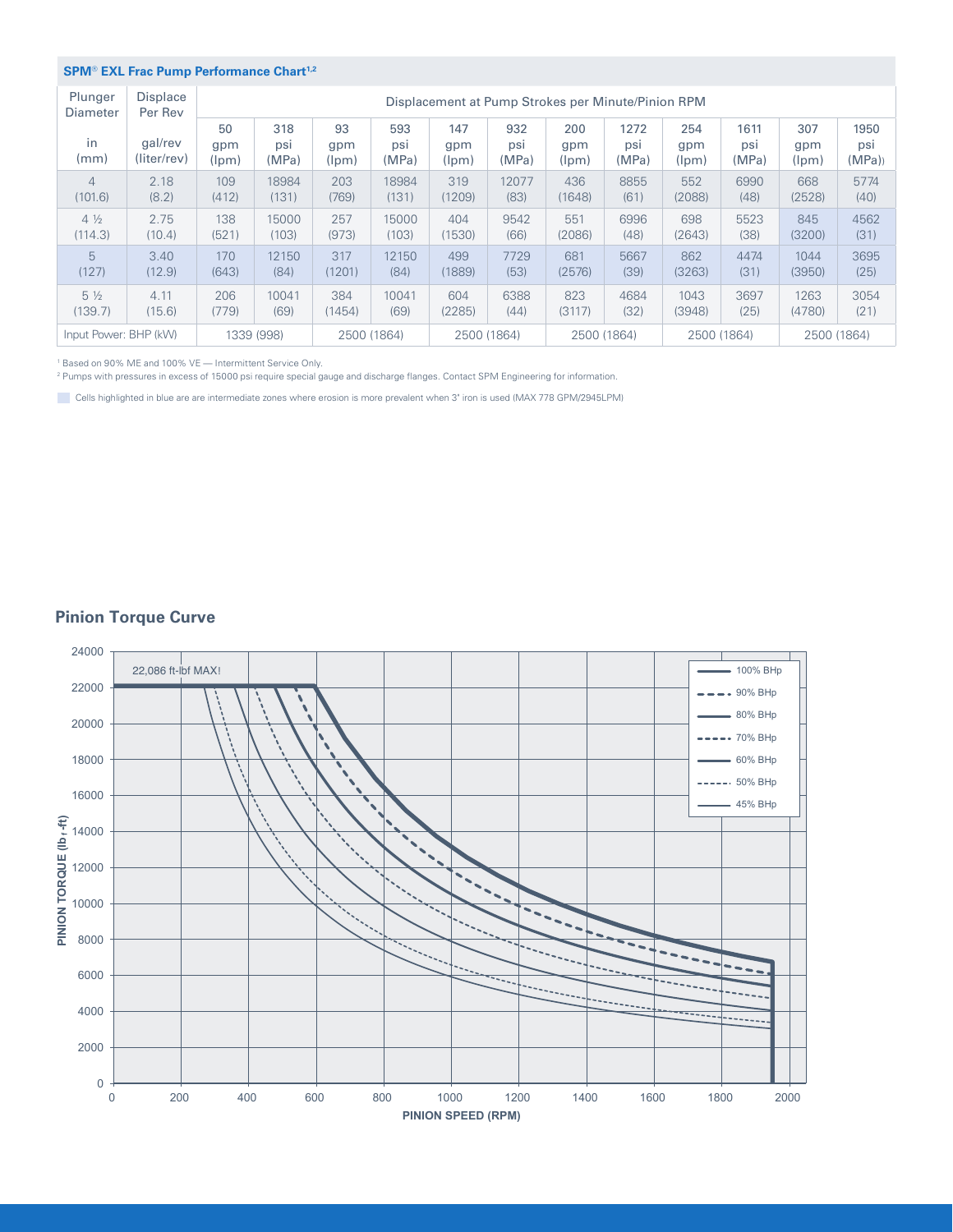# **3.75" Plunger Horsepower Curve**



# **4.0" Plunger Horsepower Curve**